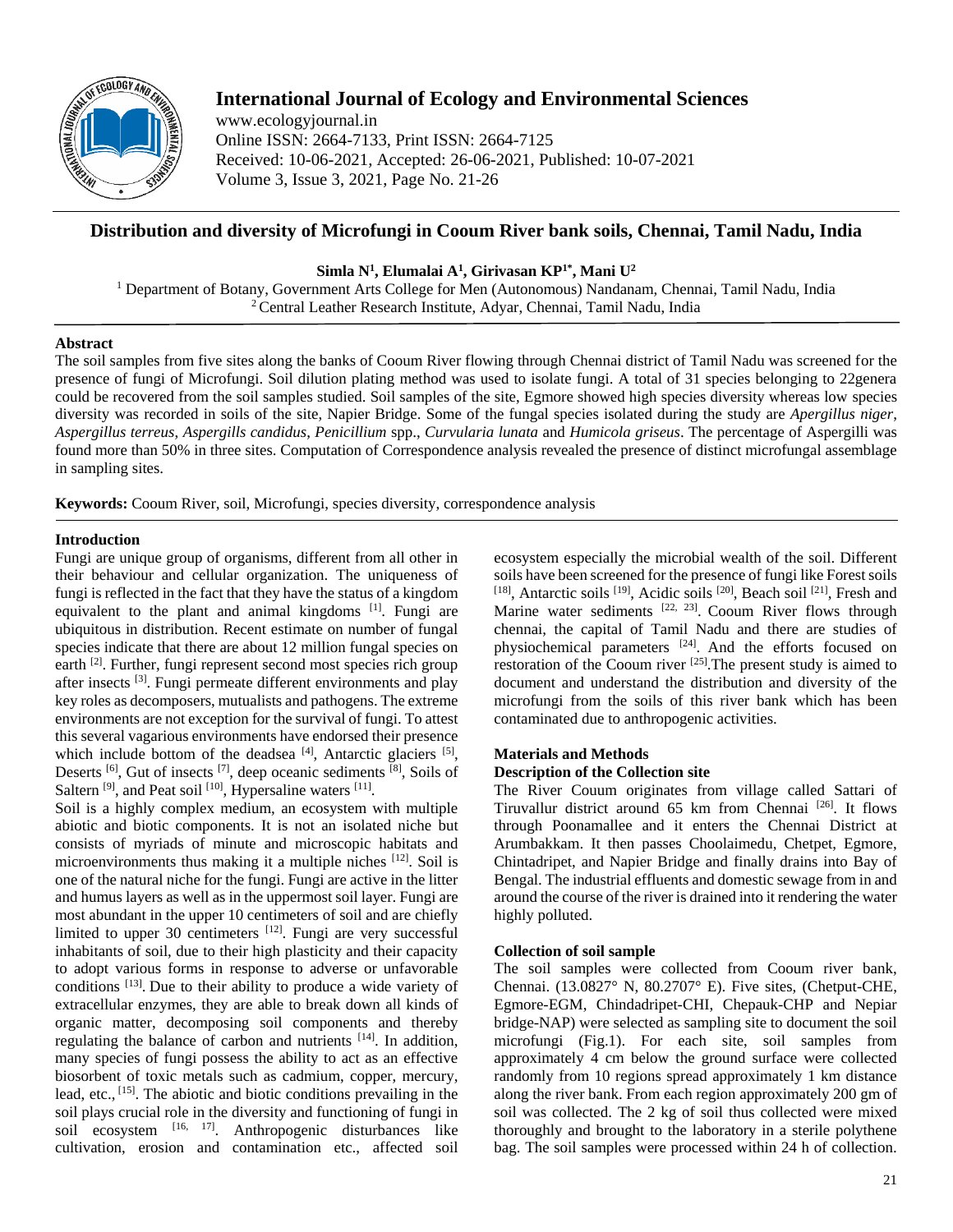The physical and chemical parameter of the soils were tested in CVR Labs (P) Ltd., Chennai (Table 1)

### **Method of Sterilization and Media**

Media and Glass ware other than Petridishes were sterilized in an autoclave at a pressure of 103kPa for 20min. Petridishes were sterilized in a hot air oven at  $160^{\circ}$ C for 3h. Potato Dextrose Agar (PDA) medium amended with chloramphenicol (150mg/litre) was used for isolating fungi from soil.

## **Method used of isolating fungi**

Soil dilution plating method  $[27]$  was used to isolate fungi from the soil samples. In this method one gram of the soil sample was dispersed thoroughly in 10ml of sterile distilled water. From this sample solution 1 ml was transferred to 9 ml of sterile water using micropipette. The resulting solution was mixed well and from this 1 ml was pipetted out into a conical flask containing 9 ml of sterile distilled water. From this dilution  $(10^{-3})$  one ml was transferred into a sterile petridish containing antibiotic amended PDA medium. Six replicates were maintained and the data obtained in this method was used for ecological analysis.

### **Incubation and Identification**

The petri dishes were incubated in light chamber for 7days. The light regimen was 12h light followed by 12 h darkness. The light chamber had a blank of three 4 foot Philips day light fluorescent lamps. The incubation temperature was  $26\pm1\textsuperscript{0}C$ . The Petri dishes

were observed periodically and the fungal colonies were transferred to fresh PDA slants and were maintained at  $8^0C$  in a refrigerator. The fungi that sporulated were identified using standard identification manuals  $[28, 29, 30, 31]$ . The fungi which did not sporulate were included as sterile forms and based on the morphology of the colony (colour, margin, texture, etc.,) they were assigned code numbers.

#### **Analysis of Results**

Ecological parameters were used for determining the fungal population of the soil sample. Number of propagules per gram of soil and were calculated by adopting the following formulae

Number of propagules/gm of soil = 
$$
\frac{\text{Average number of colonies/plate}}{\text{Weight of the soil}} \times \text{dilution factor}
$$
\n
$$
\text{Percentage Occurrence of Apergull} = \frac{\text{Total number of all colonies of } \text{Aspergillus species in 6 plates}}{\text{Total no. of colonies of all the species in 6 plates}} \times 100
$$

#### **Statistical analysis**

Correspondence analysis was used to compare the fungal assemblage of soils at different sites studied. Fishers' alpha was used to estimate the species diversity of the soil sample. The above analysis were calculated using statistical package Biodiversity Pro (The Natural History Museum and The Scottish association for Marine sciences) freeware application.



**Fig 1**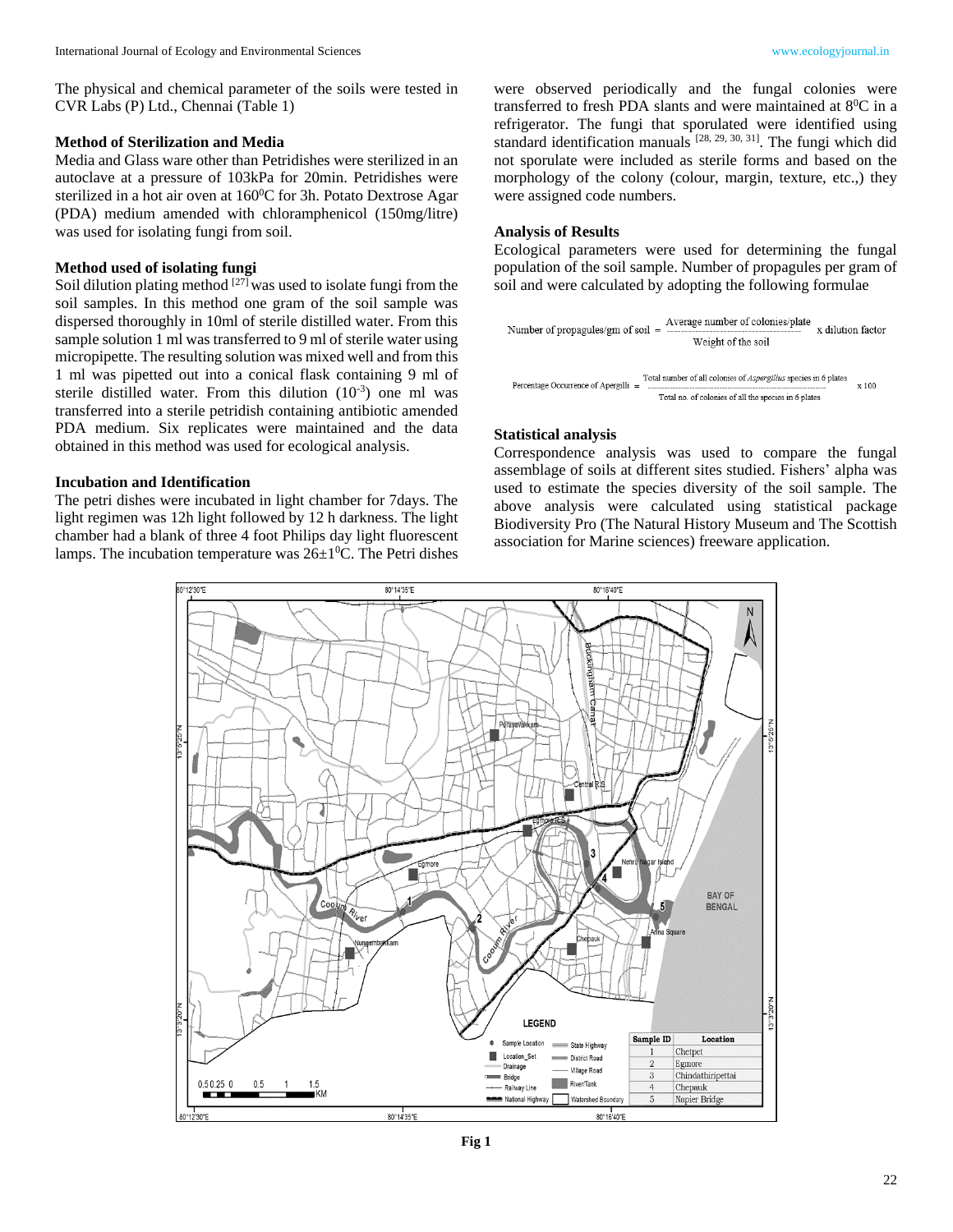| <b>S.NO.</b>                                                                          | <b>Parameter</b>     | Unit  | <b>Collection site</b> |            |            |            |            |  |
|---------------------------------------------------------------------------------------|----------------------|-------|------------------------|------------|------------|------------|------------|--|
|                                                                                       |                      |       | <b>CHE</b>             | <b>EGM</b> | <b>CHI</b> | <b>CHP</b> | <b>NAP</b> |  |
|                                                                                       | Texture              |       | Sandy                  | Clayey     | Clayey     | Clayey     | sandy      |  |
| 2                                                                                     | Moisture             | $\%$  | 19.6                   | 22.8       | 26.8       | 55.6       | 19.1       |  |
| 3                                                                                     | Nitrogen(as $N$ )    | mg/kg | 706                    | 1342       | 2990       | 1512       | 1375       |  |
| 4                                                                                     | Phosphorus $(as P)$  | mg/kg | 1494.1                 | 1994.9     | 2905.1     | 1906.7     | 3050.5     |  |
| 5                                                                                     | Potassium $(as K)$   | mg/kg | 437.2                  | 1002.8     | 2498.3     | 1622.8     | 2071       |  |
| 6                                                                                     | Total Organic matter | %     | 3                      | 3.9        | 41.1       | 26         | 2.4        |  |
| 7                                                                                     | Total soluble salts  | $\%$  |                        |            | 3.5        | 3.35       | 3.1        |  |
| 8                                                                                     | pН                   |       | 6.9                    | 6.5        | 6.8        | 6.9        | 6.3        |  |
| $Che = Chetput, Egm = Egmore, Chi = Chindadripet, Chp = Chepauk, Nap = Napier Bridge$ |                      |       |                        |            |            |            |            |  |

#### **Table 1:** Physical and Chemical parameters of the soil

| S.No.             | Name of fungus        | <b>Study Site</b> |      |            |            |            |  |  |
|-------------------|-----------------------|-------------------|------|------------|------------|------------|--|--|
|                   |                       | <b>CHE</b>        | EGM  | <b>CHI</b> | <b>CHP</b> | <b>NAP</b> |  |  |
| 1.                | Aspergillus candidus  |                   |      | 833        |            |            |  |  |
| 2.                | Aspergillus flavus    | 500               | 333  | 1333       | 1166       | 166        |  |  |
| $\overline{3}$ .  | Aspergillus fumigatus |                   |      | 333        |            |            |  |  |
| $\overline{4}$ .  | Aspergillus niger     | 3500              | 3833 | 10,666     | 4333       |            |  |  |
| 5.                | Aspergillus sp.1      | 166               | 2833 |            |            |            |  |  |
| 6.                | Aspergillus sp.2      |                   |      | 1666       |            |            |  |  |
| 7.                | Aspergillus sp.3      |                   |      | 333        |            |            |  |  |
| 8.                | Aspergillus terreus   | 3166              | 9833 |            | 1666       |            |  |  |
| 9.                | Chaetomium sp.1       |                   |      | 2666       |            |            |  |  |
| 10.               | Cunnighamella sp.1    | 166               |      |            |            |            |  |  |
| $\overline{11}$ . | Curvularia lunata     | 1166              | 333  |            |            |            |  |  |
| $\overline{12}$ . | Eurotium sp.1         |                   | 1500 |            |            |            |  |  |
| $\overline{13}$ . | Gliocladium sp.1      |                   |      | 166        |            |            |  |  |
| 14.               | Humicola griseus      |                   | 166  | 333        |            |            |  |  |
| 15.               | Mucor racemosus       | 500               | 833  | 500        |            | 166        |  |  |
| 16.               | Penicillium sp.1      | 3333              | 833  | 1000       |            |            |  |  |
| 17.               | Penicillium sp.2      |                   | 333  | 1000       |            |            |  |  |
| 18.               | Penicillium sp.3      | 166               |      |            |            |            |  |  |
| 19.               | Rhizopus sp.1         | 333               |      |            |            |            |  |  |
| $\overline{20}$ . | Sterile form CR 1     |                   |      | 166        | 3333       |            |  |  |
| $\overline{21}$ . | Sterile form CR 2     | 166               |      |            | 666        |            |  |  |
| $\overline{22}$ . | Sterile form CR 3     | 333               | 2000 |            |            |            |  |  |
| $\overline{23}$ . | Sterile form CR 4     |                   | 166  |            |            |            |  |  |
| $\overline{24}$ . | Sterile form CR 5     |                   | 666  |            |            |            |  |  |
| $\overline{25}$ . | Sterile form CR 6     |                   | 500  |            |            |            |  |  |
| $\overline{26}$ . | Sterile form CR 7     |                   | 166  |            |            |            |  |  |
| $\overline{27}$ . | Sterile form CR 8     |                   | 500  |            |            |            |  |  |
| 28.               | Trichoderma sp.1      | 166               | 333  | 666        |            |            |  |  |
| 29.               | Hyphomycete form CR1  |                   |      | 1666       |            |            |  |  |
| 30.               | Yeast form 1          | 2666              |      | 333        | 2166       | 2000       |  |  |
| $\overline{31}$ . | Yeast form 2          |                   |      |            |            | 500        |  |  |

**Table 2:** Number of Fungal Propagules per gm of soil

Che = Chetput, Egm = Egmore, Chi = Chindadripet, Chp = Chepauk, Nap = Napier Bridge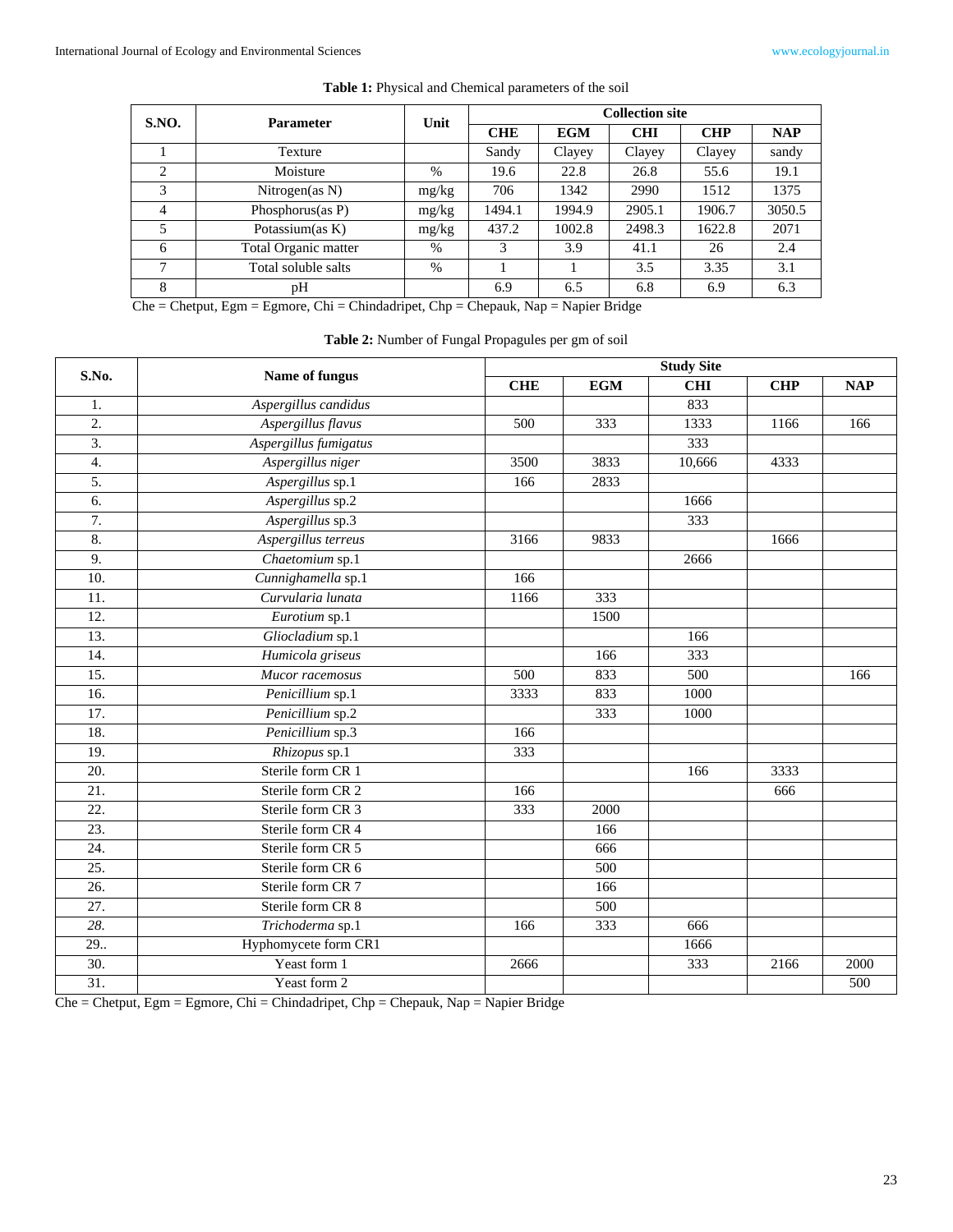



**Fig 2:** Number of colonies, species and Species diversity (Fisher's alpha) of fungi for the Cooum River bank soil samples.



Che = Chetput, Egm = Egmore, Chi = Chindadripet, Chp = Chepauk, Nap = Napier Bridge

**Fig 3:** Percentage Occurrence of Aspergilli in Cooum River bank soil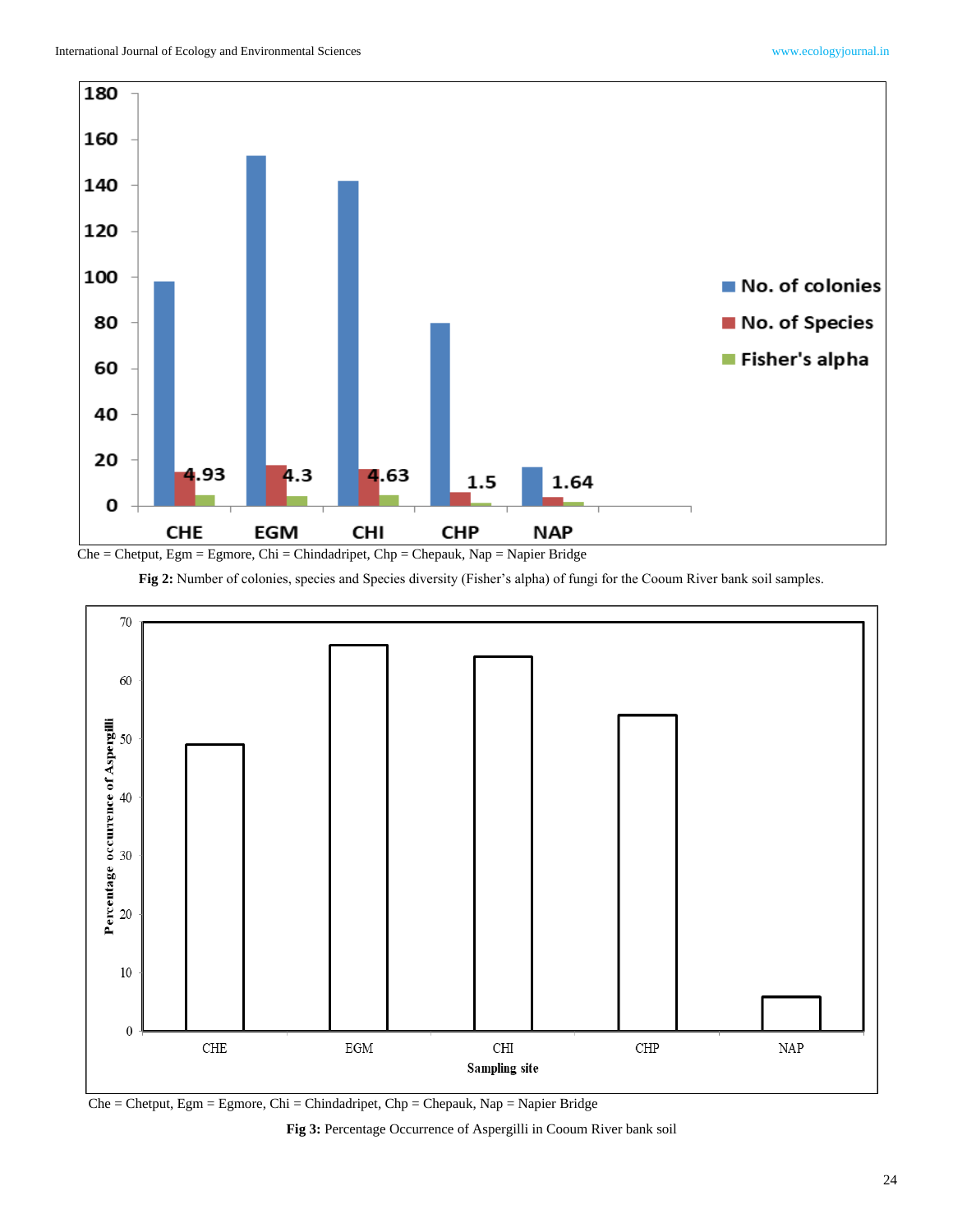

Che = Chetput, Egm = Egmore, Chi = Chindadripet, Chp = Chepauk, Nap = Napier Bridge

**Fig 4:** Correspondence analysis for the fungal assemblage in Cooum River bank soil

#### **Conclusion**

The soil collected from different sites along the Cooum river bank was screened to understand the distribution and diversity of microfungi. A total of 31 fungal species belonging to 22 genera were isolated from the Cooum river bank soil samples of five selected sites. (Table 1). *Aspergillus niger*, *Aspergillus fumigatus*, *Apergillus candidus*, *Aspergillus terreus*, *Eurotium* sp.1, *Curvularia lunata*, *Gliocladium* sp.1, *Humicola griseus* etc., were isolated from the soil samples. On analyzing the number of propagules per gram of soil, *Apergillus niger* recorded highest number in three sites studied, while *Aspergillus terreus* and Yeast form1 dominated in other two sites (Table2). The species diversity was found maximum in the soil samples of the Egmore and found decreasing as it approached the sea in Napier Bridge. (Figure 2). *Aspergillus* represented more number of species. *Aspergillus flavus* could be isolated from all the sites studied (Table 2). The genera *Aspergillus* contributed more than 50 % in the soil samples of three sites studied (Figure 3).

The soil sample collected from Egmore yielded more sterile forms. The correspondence analysis revealed the presence of different microfungal assemblage in the sites studied (Figure 4). Our study is a preliminary insight into the microfungal distribution and diversity in the soils of Cooum river bank soils. Further studies are required to address and analyse the factors which contribute for the distribution of fungi and their role in this environment.

#### **Acknowledgement**

The authors thank Tamil Nadu State Council for Higher Education (TANSCHE) Government of Tamil Nadu for the financial assistance. We thank our Principal for providing facilities to carry out the research and for the immense support.

#### **References**

- 1. Deacon J, Fungal Biology, Blackwell Publishing Ltd, 2006.
- 2. Wu B, Hussain, M, Zhang W, Stadler M, Liu X, Xiang M. Current insights into fungal species diversity and perspective on naming the environmental DNA sequences of fungi. Mycology,2019:10(3):127-140.
- 3. Purvis A, Hector A. Getting the measure of biodiversity. Nature,2000:405:212-219.
- 4. Oren A, Gunde-Cimerman N. "Fungal life in the Dead Sea," in Biology of Marine Fungi, ed C. Raghukumar (Berlin Heidelberg: Springer Verlag), 2012, 115-132.
- 5. Freeman KR, Martin AP, Karki D, Lynch RC, Mitter, M S, Meyer AF *et al*. Evidence that chytrids dominate fungal communities in high-elevation soils. Proceedings of the National Academy of Sciences of the United States of America,2009:106:18315-18320.
- 6. Gonçalves VN, Cantrell CL, Wedge DE, Ferreira MC, Soares MA, Jacob MR *et al*. Fungi associated with rocks of the Atacama Desert:taxonomy, distribution, diversity, ecology and bioprospection for Bioactive